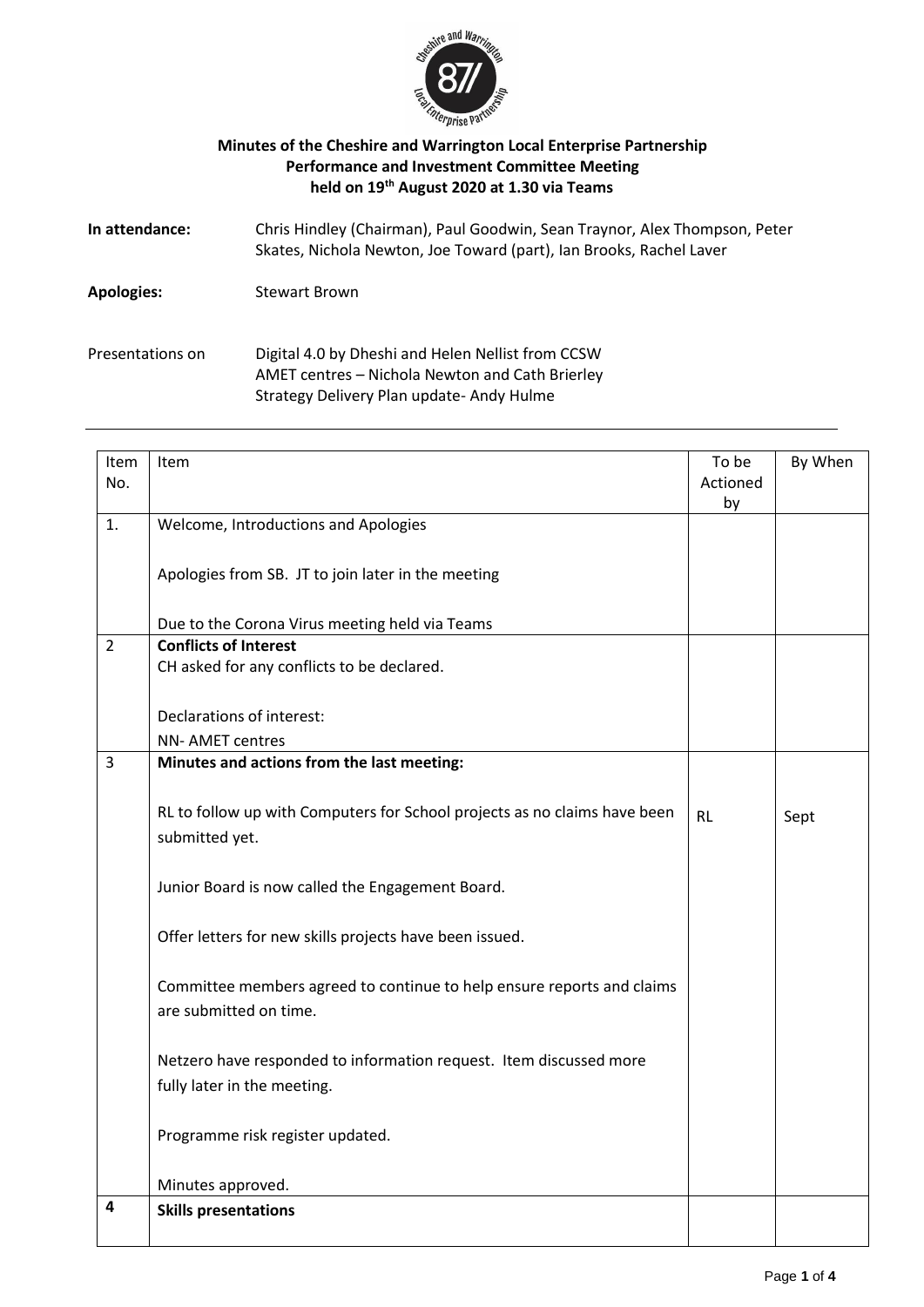|   | DG and HH from CCSW gave a presentation on their skills projects<br>concentrating on Digital 4.0. |    |        |
|---|---------------------------------------------------------------------------------------------------|----|--------|
|   |                                                                                                   |    |        |
|   | Covid has impacted ability to deliver as focus has been on delivering online                      |    |        |
|   | learning. The College has also suffered a significant reduction in income                         |    |        |
|   | but remain committed to delivering this project.                                                  |    |        |
|   | HH confirmed that tenders were due to be awarded on the 25 <sup>th</sup> August and               |    |        |
|   | that the full grant will be spent by the end of September 20. £270k has                           |    |        |
|   | been allocated for a 3d printer but again confident that it can be procured                       |    |        |
|   | by the end of September.                                                                          |    |        |
|   | HH to send revised milestones.                                                                    | HH | Aug 20 |
|   | NN and CB an update on progress with the AMET centres project and                                 |    |        |
|   | <b>Digital Skills project</b>                                                                     |    |        |
|   | <b>AMET Centres:</b>                                                                              |    |        |
|   | Total remaining spend for Winsford to be invoiced by the end of October                           |    |        |
|   | (£458k total cost).                                                                               |    |        |
|   | Warrington Kit (£526k total cost) is in the second phase and has been                             |    |        |
|   | tendered yet but the list of kit required has been agreed. It won't be                            |    |        |
|   | tendered until after October half term but the final claim will be submitted                      |    |        |
|   | before Christmas.                                                                                 |    |        |
|   | NN gave personal guarantee that the October date would be met.                                    |    |        |
|   | <b>Digital Skills</b>                                                                             |    |        |
|   | Project management plan will be submitted by the 18 <sup>th</sup> September.                      |    |        |
|   | CB commented on how good it has been to work with other colleges and                              |    |        |
|   | see the potential benefits of the collaboration.                                                  |    |        |
|   | The project could be seen as seed funding for the Stronger Towns bid                              |    |        |
|   | which if successful will provide an amazing opportunity for the area                              |    |        |
|   | nationally as a place of excellence for digital skills in construction.                           |    |        |
|   | Meeting training needs are now more important than ever.                                          |    |        |
|   |                                                                                                   |    |        |
|   | WVR are leading on the procurement for the whole project. Due to some                             |    |        |
|   | issues with Hub and spoke model NN would like a bit of contingency.                               |    |        |
|   | NN confirmed that she is confident spend can be achieved by the end of                            |    |        |
|   | December.                                                                                         |    |        |
| 5 | <b>Strategy Delivery Plan update</b>                                                              |    |        |
|   |                                                                                                   |    |        |
|   | Andy Hulme gave an update on the strategy delivery plan actions:                                  |    |        |
|   | Local Industrial Strategy not likely to be published in it's current form.                        |    |        |
|   | Government is changing tack.                                                                      |    |        |
|   | White paper due covering recovery plans. Part of the LIS are more or less                         |    |        |
|   | relevant than others.                                                                             |    |        |
|   | Need to develop a short term action plan.                                                         |    |        |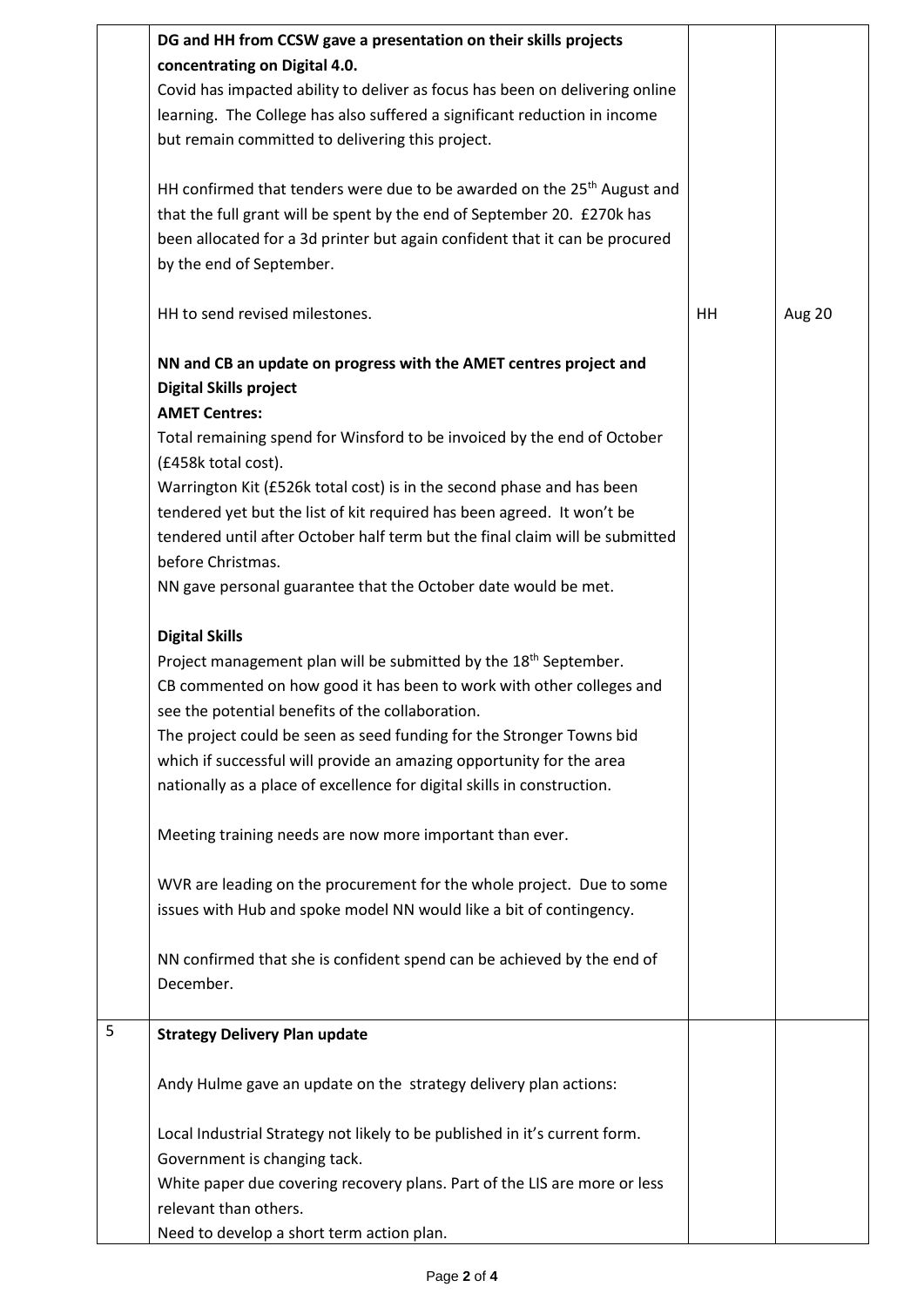|   | Sustainability and inclusivity likely to become more central. Digital<br>infrastructure Interim work received. Development investment plan due<br>Sept this will feed into the sub-regional investment plan.                                                                                                                                                                                                                                                                                                               |           |      |
|---|----------------------------------------------------------------------------------------------------------------------------------------------------------------------------------------------------------------------------------------------------------------------------------------------------------------------------------------------------------------------------------------------------------------------------------------------------------------------------------------------------------------------------|-----------|------|
|   | Skill strategy is currently being reviewed. Pat Jackson is leading on this.                                                                                                                                                                                                                                                                                                                                                                                                                                                |           |      |
|   | Post Brexit work also being developed.                                                                                                                                                                                                                                                                                                                                                                                                                                                                                     |           |      |
|   | Government asking for pipeline of projects as part of the comprehensive<br>spending review. not yet clear what the scale or future programmes will<br>be.                                                                                                                                                                                                                                                                                                                                                                  |           |      |
|   | SPF still likely to provide some funding to replace ESIF funds but again the<br>quantum is as yet unknown.                                                                                                                                                                                                                                                                                                                                                                                                                 |           |      |
|   | Natural capital - opportunities to secure funding will be informed by the<br>natural capital audit and subsequent investment plan.                                                                                                                                                                                                                                                                                                                                                                                         |           |      |
|   | AT- Future funding needs flexibility and autonomy to enable LEPs/local<br>authorities to respond to needs in a timely and effective manner. RL<br>confirmed that at every opportunity we have asked for greater flexibility<br>especially between capital and revenue and to have discretionary funding<br>which would enable us to respond to economic changes over programme<br>periods rather than pre-empt what the funding will need to be spent on at<br>the beginning of programmes.                                |           |      |
|   | AH confirmed that he wasn't aware of any border control issues yet.                                                                                                                                                                                                                                                                                                                                                                                                                                                        |           |      |
| 6 | <b>Programme Manager Update</b>                                                                                                                                                                                                                                                                                                                                                                                                                                                                                            |           |      |
|   | Concern remains every ability of the Ellesmere Port project to spend all the<br>ground funding by the end of March. RL confirmed that she had spoken<br>with ST who is confident it is just a reporting issue and the funding will be<br>spent on time. ST confirmed that he didn't think it was necessary To widen<br>the approval for the project but that we can review the situation In<br>September. He also confirmed that the accuracy of the forecasts on spend<br>will be looked at in future reports and claims. | ST        | Sept |
|   | RL Highlighted the improvement to outputs the slowly starting to creep up<br>now that a number of projects are completed . As part of developing best<br>practise it will be better if on your re forecasts of output were requested<br>from project leads as at present they never updated from those included in<br>the contracts. RL to follow up.                                                                                                                                                                      | <b>RL</b> | Sept |
|   | NetZero<br>RL ran through the update from EA technology. The project why not<br>presenting such high carbon savings I'll see original version We're still<br>supporting Environmental Protection and priorities an could still be used to                                                                                                                                                                                                                                                                                  |           |      |